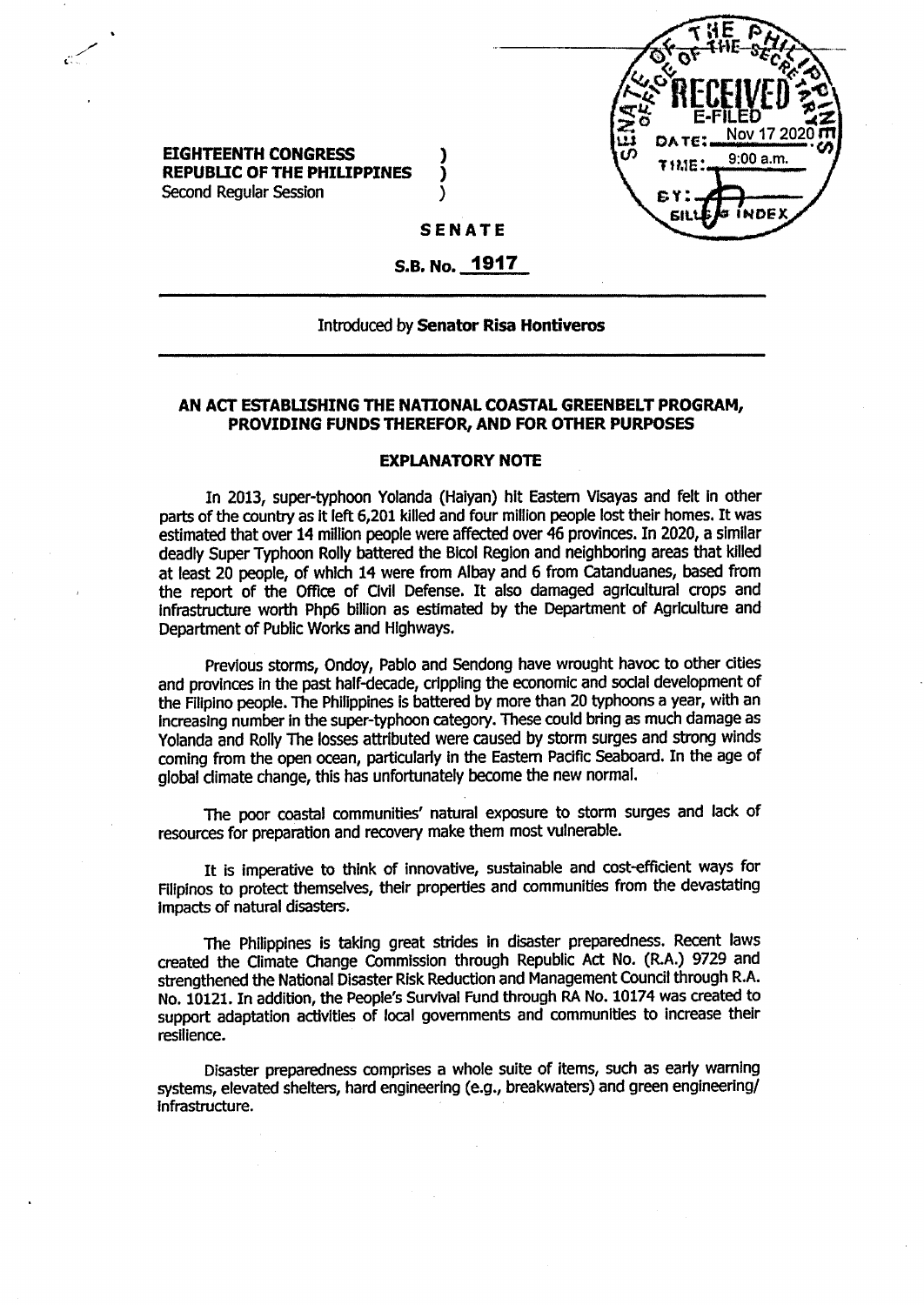1. The establishment of greenbelts of mangroves and beach forests along coastlines Is a proven green engineering Intervention. Coastal greenbelts particularly mangroves plays an essential role in mitigating climate change and its impacts. Collectively termed as blue carbon ecosystem along with salt marsh and seagrass meadows have been regarded as powerhouse of carbon sequestration. The role of blue carbon ecosystems, particularly mangroves, are now being incorporated in the climate change mitigation modalities particularly in the Reducing Emission from Deforestation and Forest Degradation or REDD (lUCN 2012).

Nature-based solutions for climate such as coastal greenbelt protection and management, harness the power of nature to reduce greenhouse gas emissions and also help us adapt to the impacts of climate change and reduce disaster risks. They are win-win solutions that involve protecting, restoring and sustainably managing ecosystems to address society's challenges and promote human well-being. It also addresses our biodiversity crisis. Globally, around a million animal and plant species are now threatened with extinction more than ever before in human history because of mangrove destruction.

As the Philippines' 36,000 km coastline is among the longest in the world, coastal greenbelts effectively mitigate the damaging Impacts of waves and storm surges. Some of the scientifically proven benefits are:

- Wave height of wind and swell waves can be reduced by 13-66% over 100m of mangroves;
- Storm surge attenuation of 5-50 cm per kilometer width of mangroves;
- Surface wind waves can be reduced by more than 75% over one kilometer of mangroves;
- 50% reduction In storm surges by a 7-km band of mangroves.

Furthermore, coastal forests can reduce the force, depth and velocity of a tsunami, lessening damage to property and reducing loss of life.

Furthermore, mangrove root growth pushes the soil upward, resulting in a higher soil level. These processes can allow mangroves to keep pace with rising sea levels. Some mangroves sit on top of deep layers of mangrove peat that may be 6 meters deep or more, that were built up over thousands of years as sea levels rose. These mangrove soils grew vertically at rates of up to 10 mm per year in sites from Australia to Belize, suggesting that mangroves may be able to keep up with similar rates of sea level rise into the future, where local conditions allow. While not all mangroves may be able to fully "keep up" with rising seas, even a small increase in soil surface height over time may help to reduce the impact of sea level rise on coastal areas. Mangroves may be able to colonize landward areas if space is available, and thus, continue to provide coastal defense services against waves and storms.

Coastal greenbelts are also cost-effective for disaster preparedness in the long term. The total valuation of mangroves is estimated at US\$14,000-16,000 per hectare, of which about 80% is for coastal protection value. The cost of establishing coastal greenbelts to protect against storm surge and tsunami would only be a fraction of the damages that could be brought by the yearly battering of typhoons.

A number of existing laws, policies and regulations on mangroves have been issued over the years resulting In a fragmented and conflicting policy environment. This bill alms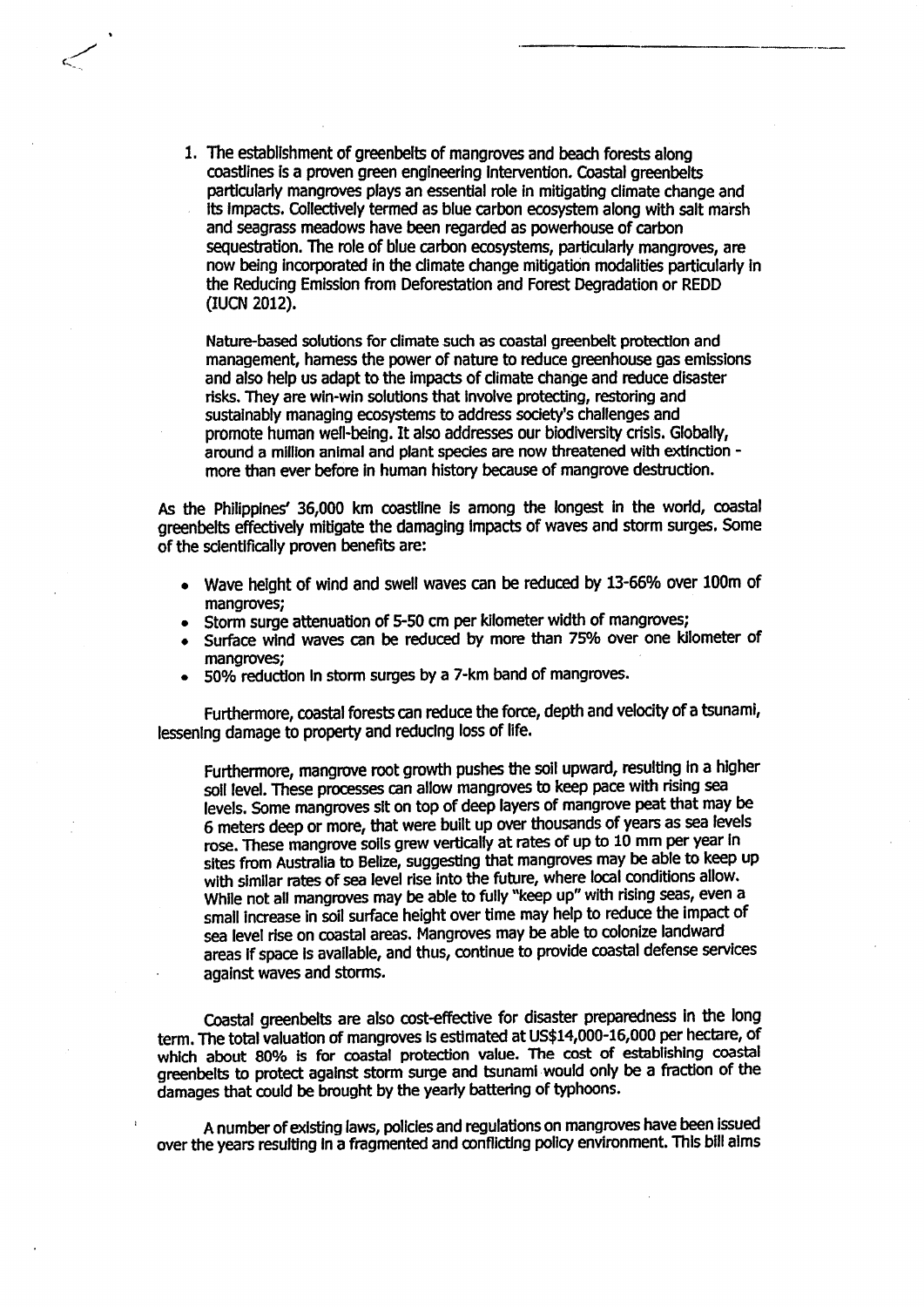to come up with a strategic program to rationalize the development of mangroves and beach forests for coastal protection; It is anchored on a comprehensive policy framework that addresses the fragmented approach in the past

Establishing the National Coastal Greenbelt Program shall provide appropriate agencies and government instrumentalities the mandates, funding, and general guiding principles for Implementing a science-based and cost-effective program. The proposed National Greenbelt Program mandates establishment of 100-meter protection zones, initially for the Eastern Pacific seaboard, where typhoons make landfall. This Program can also reap added benefits. The establishment of science-based coastal greenbelts is expected to protect biodiversity. Improve fisheries productivity, and enhance the tourism and livelihood potential of the area. Transforming vulnerable coastal villages Into highly resilient and sustainable communities is a step towards a nation that is inclusive for all.

In view of the foregoing, the approval of this bill is earnestly sought.

**RISAHONTIVEROS Senator**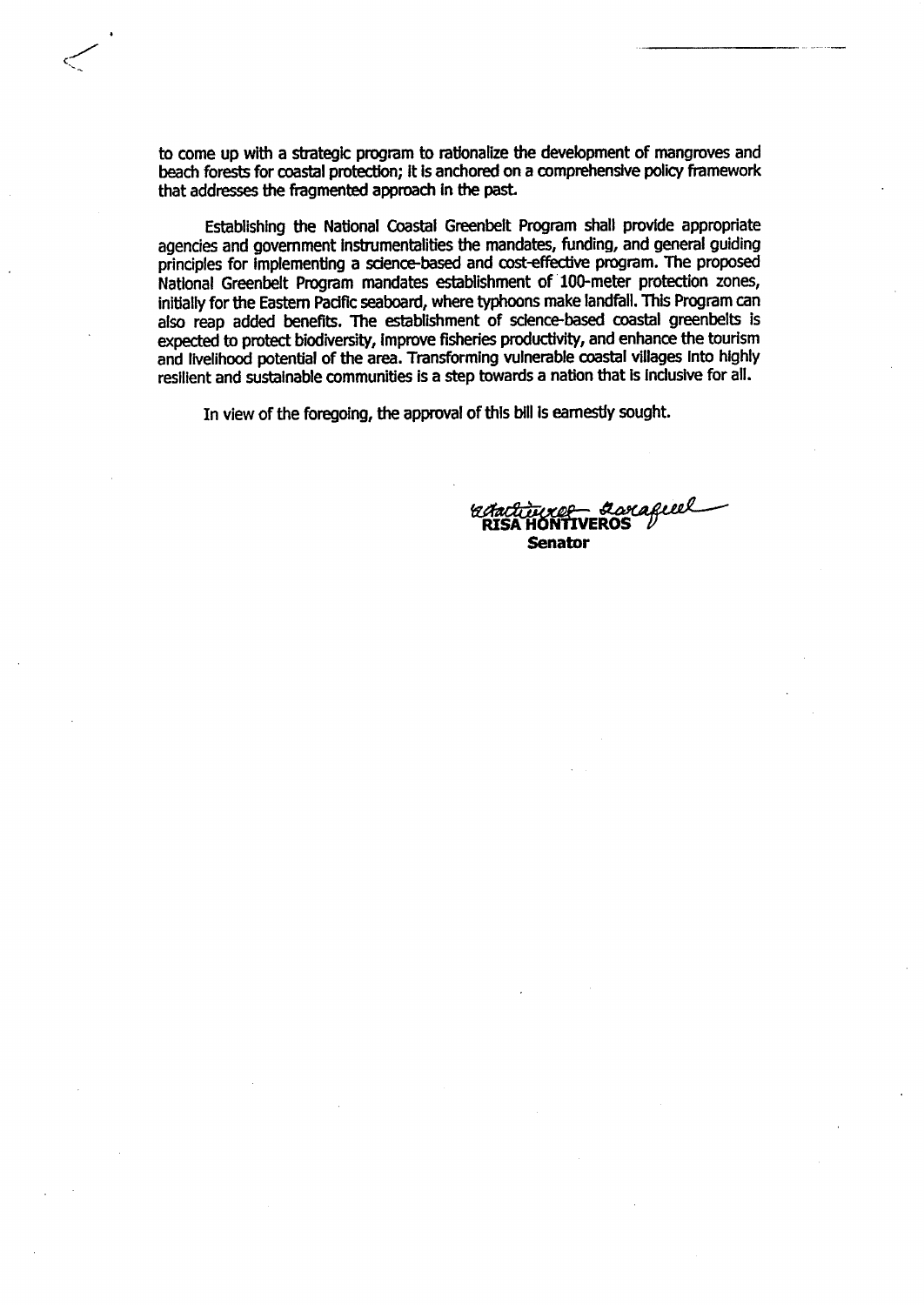

## **EIGHTEENTH CONGRESS } REPUBLIC OF THE PHILIPPINES** ) Second Regular Session )

**SENATE**

#### **1917 S.B. No.**

# Introduced by **Senator Risa Hontiveros**

## **AN ACT ESTABLISHING THE NATIONAL COASTAL GREENBELT PROGRAM, PROVIDING FUNDS THEREFOR, AND FOR OTHER PURPOSES**

*Be it* enacted by the Senate and the House of Representatives of the Philippines *in Congress assembled:*

**1 2 3 4 5 6 7 8 9 10 11 12 13 14 15 16 17 18 19 20 21 22 23 24 25 26 27 28 29 30 31 32 33 34 35 36 Section 1.** *Tide.* -TTiis Act shall be known as the **"National Coastal Greenbelt Act" Sec.** 2. *Declaration of Policy.* - The State shall ensure the protection of the rights of the people to a healthful and balanced ecology as enshrined in our 1987 Philippine Constitution. Consistent with the Climate Change Act of 2009 (R.A, No. 9729), as amended by R.A. No. 10174, the State shall encourage the participation of the national government, local governments, businesses, nongovernment organizations, local communities and the public to prevent and reduce the adverse impacts of climate change. The State shall also recognize that climate change and disaster risk reduction and management are closely interrelated. The State shall Incorporate a gender-sensitive, prochildren and pro-poor perspective in all plans of disaster risk reduction and management and applies the Ecosystem-Based Adaptation to climate change. These principles shall be further integrated into climate change programs and initiatives. Taking into account the effects of climate change and the need to conserve and develop the conditions of our environment, the State shall take appropriate measures to protect the lives and property of the people from the impacts in coastal areas of typhoons, tsunamis and similar natural events. **Sec.** 3. *Definition of Terms.* -As used in this Act, the following terms shall mean: a. *Coastalgneenbeits-a* strip of natural or planted coastal vegetation, stretching at least 100 meters in width from the sea towards land, primarily of mangrove and beach forest species, which are designed to prevent coastal erosion, and mitigate the adverse impacts of natural coastal hazards on human lives and property. b. *Designated area for coastal greenbeits* - site-specific stretch of vegetation in the coastal zone, defined in relation to risk factors and vulnerability to coastal hazards, and reserved for protection and maintenance under the National Coastal Greenbelt Action Plan. The area may undergo rehabilitation, reforestation or afforestation with locally appropriate species. Designated areas with abandoned fishponds require the reversion of these fishponds to mangroves through natural regeneration or replanting with locally appropriate species. Designated areas with illegal structures (such as breakwaters,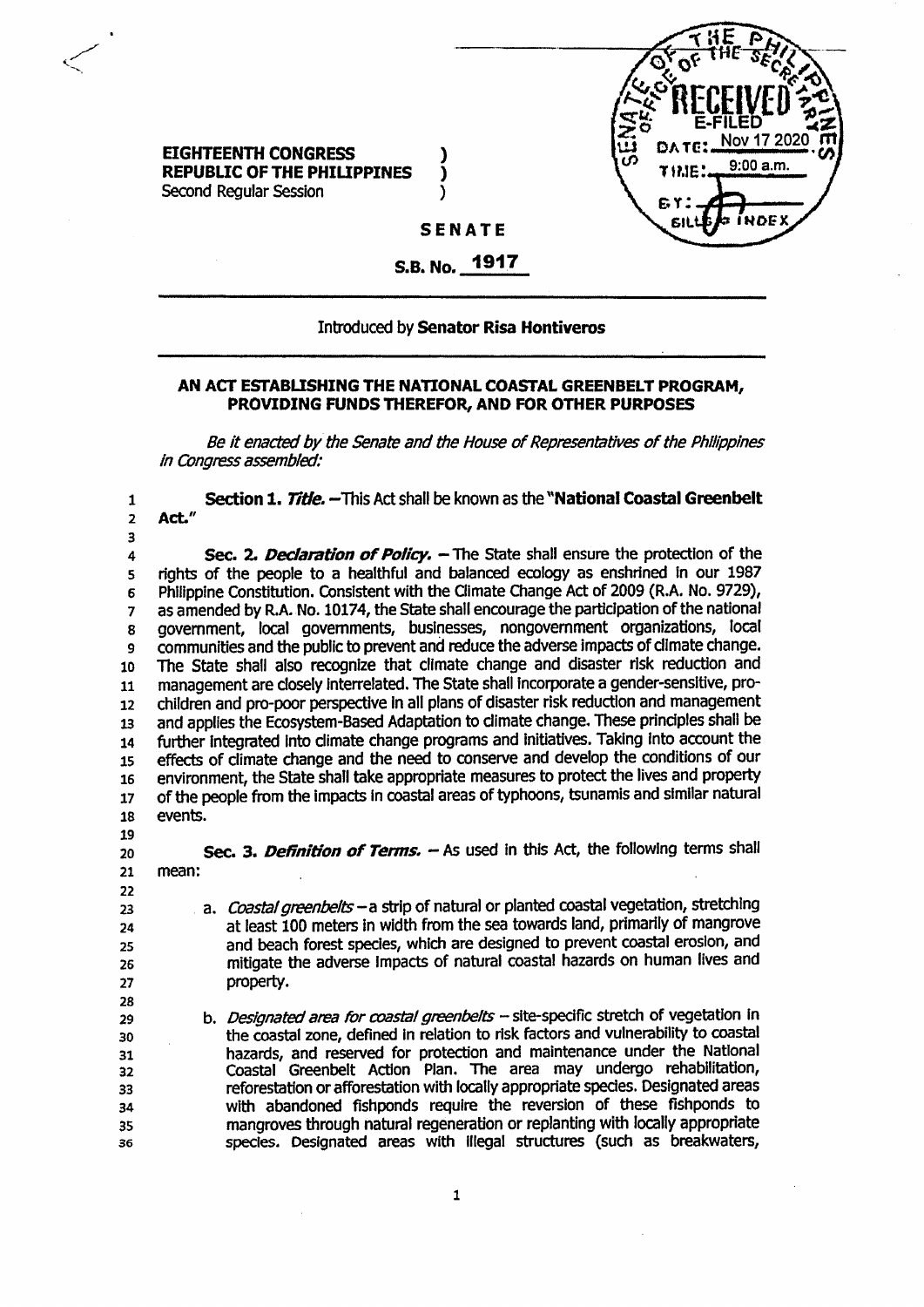$\tilde{\mathbf{v}}$ 

permanent residential/ commercial structures, and the like) require removal of such structures.

- c. Ecosystem-Based Adaptation-is an approach to address climate change through the use of biodiversity and ecosystem services as part of an over-all adaptation strategy to help people to adapt to the adverse effects of climate change (Convention on Biological Diversity, 2009)
- d. *Local Coastal Greenbdt Action Plan (LCGAP)* -the local action plan shall be based on the NCGAP. It shall contain the specific goals and targets for the implementation of the program set in the NCGAP.
- e. *National Coastal Greenbe/t Action Plan (NCGAP)* -the operational plan that shall serve as the guide for the Local Greenbelt Action Plan (LCGAP). It shall contain the implementing guidelines on how to go about Section 4 of this Act.
- **17 18 19 20 21 22 23 24 25 26 Sec.** 4. *National Coastal GreenbeitAction Plan (NCGAP).* -The Climate Change Commission shall, within six (6) months, identify and convene all national government agencies and instrumentalities responsible for foreshore management, mangrove and beach forest protection and utilization, coastal land and sea-use planning, coastal tourism development, social welfare of coastal communities, and other relevant mandates, to prepare an National Coastal Greenbelt Action Plan (NCGAP). The NGCAP will provide input to the National Qimate Change Action Plan (NCCAP) and the Nationally Determined Contributions that the Philippines will submit to the United Nations Framework Convention on Climate Change (UNFCCC) as part of its commitment to the Paris Agreement.
- **27 28**

- The NCGAP, at the minimum, contain the following:
- a. Spatial representation, or if feasible, quick/ rapid inventory of the status of coastlines and foreshores, including the status of mangroves, beach forests, settlements, structures and fishponds at least within 100 meters therein;
- b. Assessment of priority areas to be declared as coastal greenbelts, for each coastal province, city and municipality, to protect by means of mangroves and beach forests, based on vulnerability to storm surges, waves, tsunami and the like. The Action Plan shall indicate that the assessment of priority areas shall be completed within twelve (12) months from the adoption of the NCGAP. The CCC through its National Panel of Technical Experts shall determine the criteria for selection for the priority areas under the NCGAP;
- c. Designation of priority areas for coastal greenbelts that are already included as either a protected area under the National Integrated Protected Areas System (R.A. No. 7586), or Expanded NIPAS (R.A. No. 11038) or as a fish refuge or sanctuary under the Fisheries Code of 1998 (R.A. No. 8550, as amended by R.A. No. 10654), or as a iocal marine protected area or fish sanctuaries as may be declared by municipalities and cities through ordinances. The designation shall be completed within six (6) months from the completion of the assessment. Designation shall also be done through a proposal to the appropriate agency, municipality or city as may be deemed necessary. If an area Is designated as a priority area, no structure shall be allowed in said area unless it Is approved by the DENR or BFAR, as may be appropriate;
	- $\overline{\mathbf{2}}$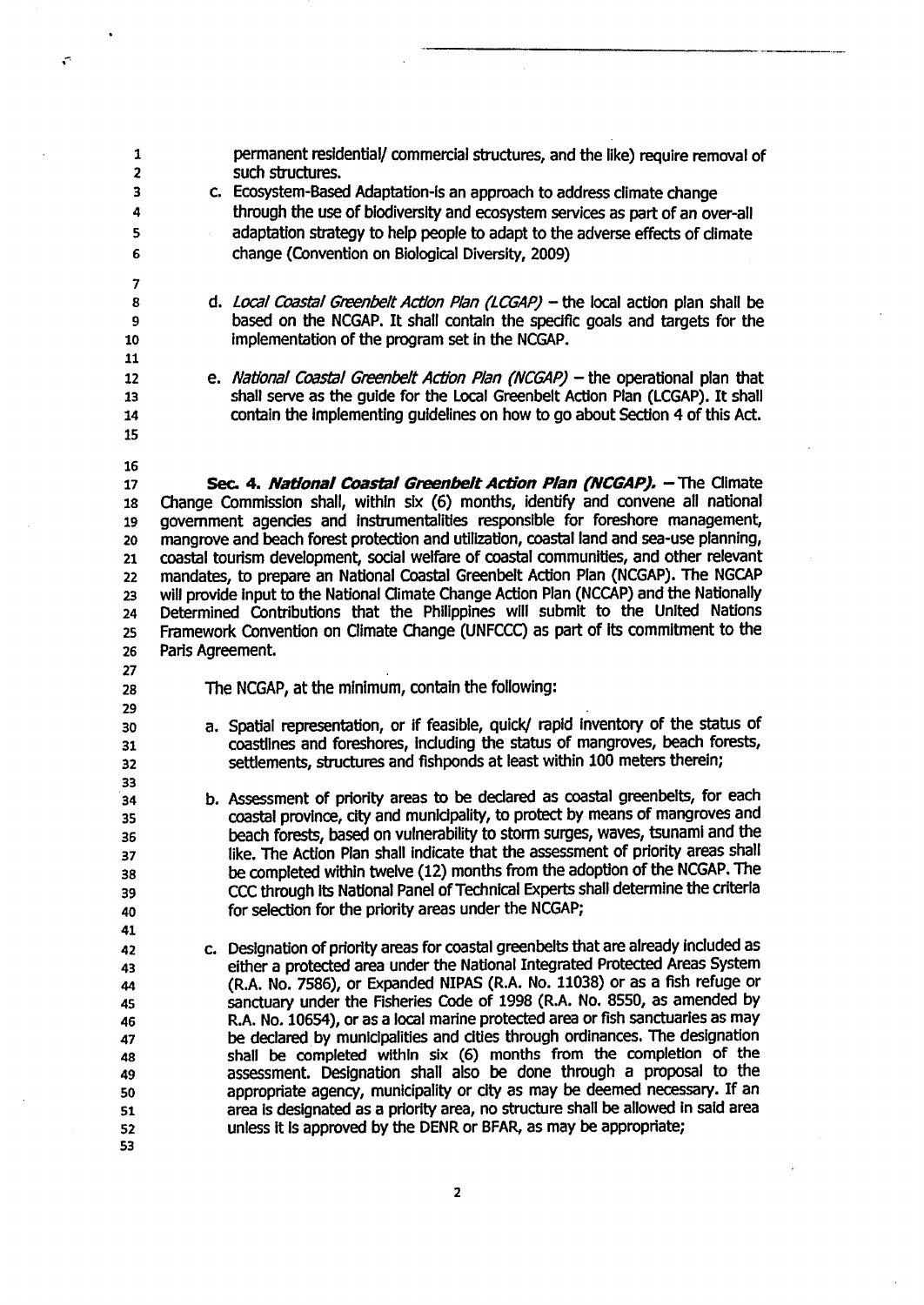d. Operational Plan for the rehabilitation, reforestation or afforestation of designated priority coastal greenbelts with ecologicaliy appropriate mangrove and beach forest species, at least one hundred (100) meters in width. Existing forests or plantations greater than the minimum width shall not be reduced. The program for rehabilitation, reforestation or afforestation shall be community-based, long term and implemented through the municipality or city government. The Operational Plan shall indicate that the program for rehabilitation, reforestation and afforestation must cover a minimum target area of twenty percent (20%) of the designated priority areas in the first five (5) years for maximum protection of the most vulnerable communities in the city or municipality. The remaining priority areas must be completed within ten (10) years the designation of the priority area. When necessary, the plan shall be complemented and/or combined with simple engineer solution to support rehabilitation, reforestation or afforestation initiatives and provide additional services such as avoiding further coastal erosion, provide coastal protection from wind waves and storm surges if possible.

e. Operational Plan for the reversion of all abandoned fishponds to mangroves through natural regeneration or replanting with locally appropriate species. The NCGAP shall indicate that the identification and recovery of possession from delinquent fishpond lease agreement holders shall be completed within twelve (12) months from the adoption thereof. All fishpond areas to be reverted to mangroves shall form part of the minimum target for the first year of implementation of the Action Plan. In addition the plan should also include a comprehensive study of carbon sequestration capacity of mangroves or carbon stock assessment in the country.;

f. Operational Plan for the removal of Illegal structures (such as breakwaters, permanent residential/ commercial structures, and the like), in the identified priority coastal greenbelts. The NCGAP shall indicate that the declaration of and notice to persons responsible for removal of illegal structures shall be completed within twelve (12) months from the adoption thereof. The removal of illegal structures in and start of rehabilitation, reforestation or afforestation of these areas shall form part of the minimum target for the first year of implementation of the Action Plan.

q. Monitoring and evaluation plan, with quantitative and qualitative targets consistent with (d), (e) and (f) above, appropriate indicators and reasonable means of verification. The plan shall become an Integrated part of the Action Plan and Annual Report to Congress.

The Climate Change Commission (CCC) shall be responsible for consolidating the NCGAP not later than twelve (12) months from the date this Act takes effect.

**45 46 47 48** Sec. 5. *Key Implementing Agencies.* - The following agencies shall take the lead in Implementing components of the Program and Action Plan that are relevant to their mandates:

- a. The Climate Change Commission (CCC) shall be responsible for the congregation of relevant government agencies, facilitation of public participation in the preparation of the NCGAP, Integration of the NCGAP into Local Coastal Greenbelt Action Plans and the preparation of the integrated
	- 3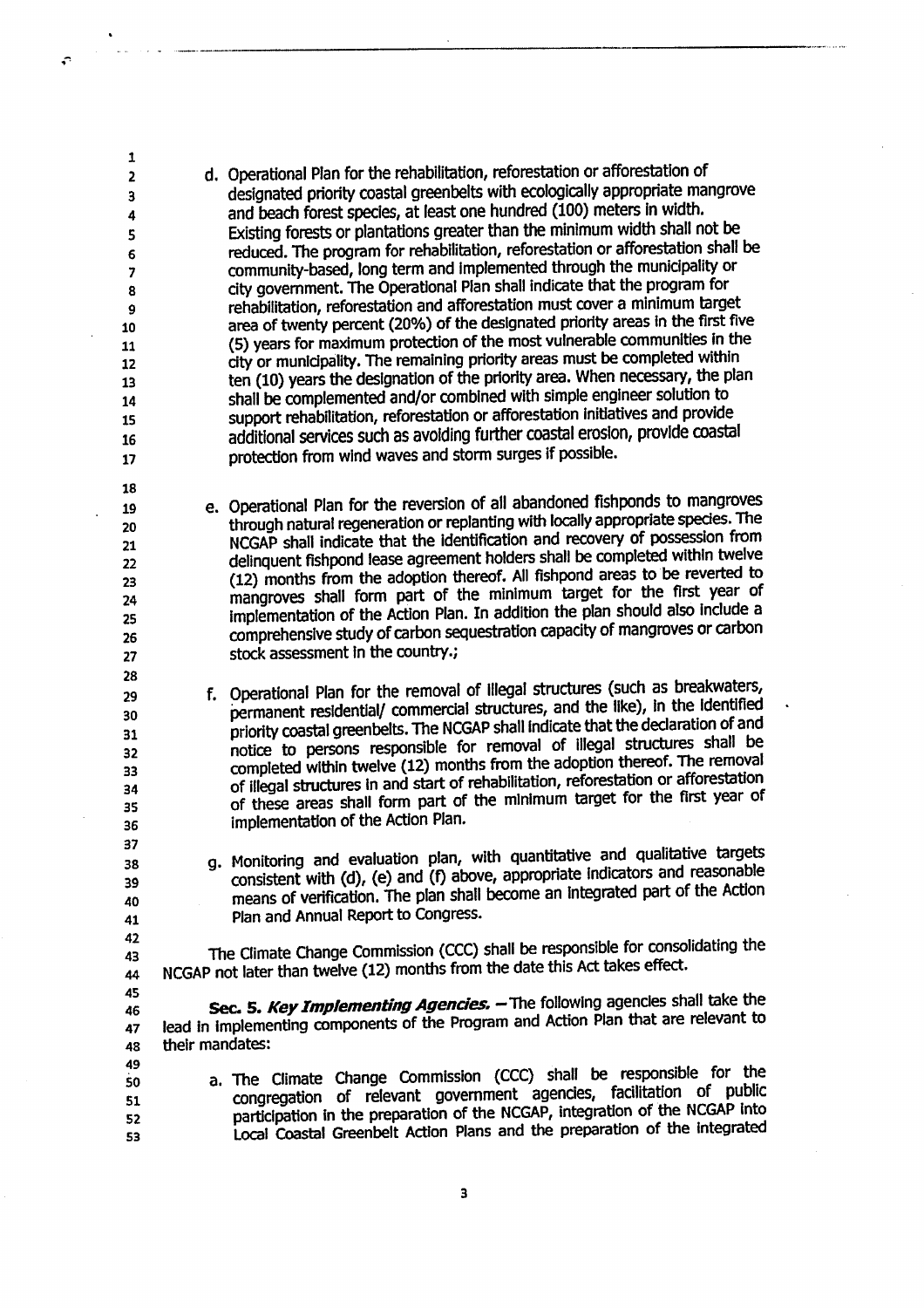report to Congress especially with regard to the expenditure of the appropriation and other pertinent matters under Section 8 of this Act;

- b. The Department of Environment and Natural Resources (DENR), through its relevant offices, shall be responsible for (a), (b), (c), (d), (e), and (f) of Section 4 of this Act in line with existing laws and mandates, and it shall provide the CCC all relevant information to aid in the monitoring and evaluation of the NCGAP. In particular, the DENR shall identify the Designated Areas that will need to be expropriated by the government and to recommend the expropriation plan to the CCC;
- c. The Bureau of Fisheries and Aquatic Resources (BFAR) of the Department of Agriculture (DA) shall coordinate with the DENR for (e) In Section 4 above or the Operational Plan that provides for the reversion of all abandoned fishponds to mangroves through natural regeneration or replanting with locally appropriate species in line with existing laws and mandates, and It shall provide the CCC all relevant information to aid in the monitoring and evaluation of the NCGAP'
- d. The Department of Interior and Local Government (DILG) through its relevant offices, shall provide technical guidance for provinces, cities and municipalities to develop Local Coastal Greenbelt Action Plans, design and Implement community-based and ecologically appropriate rehabilitation, reforestation and afforestation programs, and monitor and evaluate their programs. In particular, the Local Inter Agency Committee (LIAQ shall coordinate with the Local Government Unit in implementing the action plans.

In addition, the National Housing Authority (NHA) shall provide appropriation for die relocation of the families or individuals who will be affected by the implementation of the NCGAP and the LCGAP The other agencies that participated in the preparation of the Action Plan shall implement their commitments, as provided therein. The actions required of implementing agencies are Immediately executable, based on the agreed NCGAP, and on other existing mandates, programs and budgets that are aligned with the NCGAP, without need for formulating Implementing guidelines, rules and regulations for this Act.

**36 37**

ڊر

Sec. 6. *National Panel of Technical Experts.* -

**38 39** Consistent with R.A. No. 9729, the National Panel of Technical Experts shall provide 40 scientific guidance to the CCC in the design, implementation and evaluation of actions 41 under the NCGAP.

**42**

Sec. 7. Local Coastal Greenbelt Action Plan. - Each coastal municipality and dty in the identified priority coastal greenbelt areas in the Action Plan shall prepare a Local Coastal Greenbelt Action Plan (LCGAP) from its local climate change action plari (LCCAP) to facilitate the Implementation of mandated actions in the NCGAP. The roles of the municipality or city, as provided in the LCGAP shall be to: **43 44 45 46 47**

- **48 49**
- a. Facilitate the implementation of the mandates of the national agencies under Section 4, by providing local data and other supporting measures;
- **50 51**
- **52 53**

b. Implement complementary programs to assist local communities and local businesses that are affected by the actions under Section 4, such as relocation sites with basic services such as livelihood and transportation programs, zoning

Δ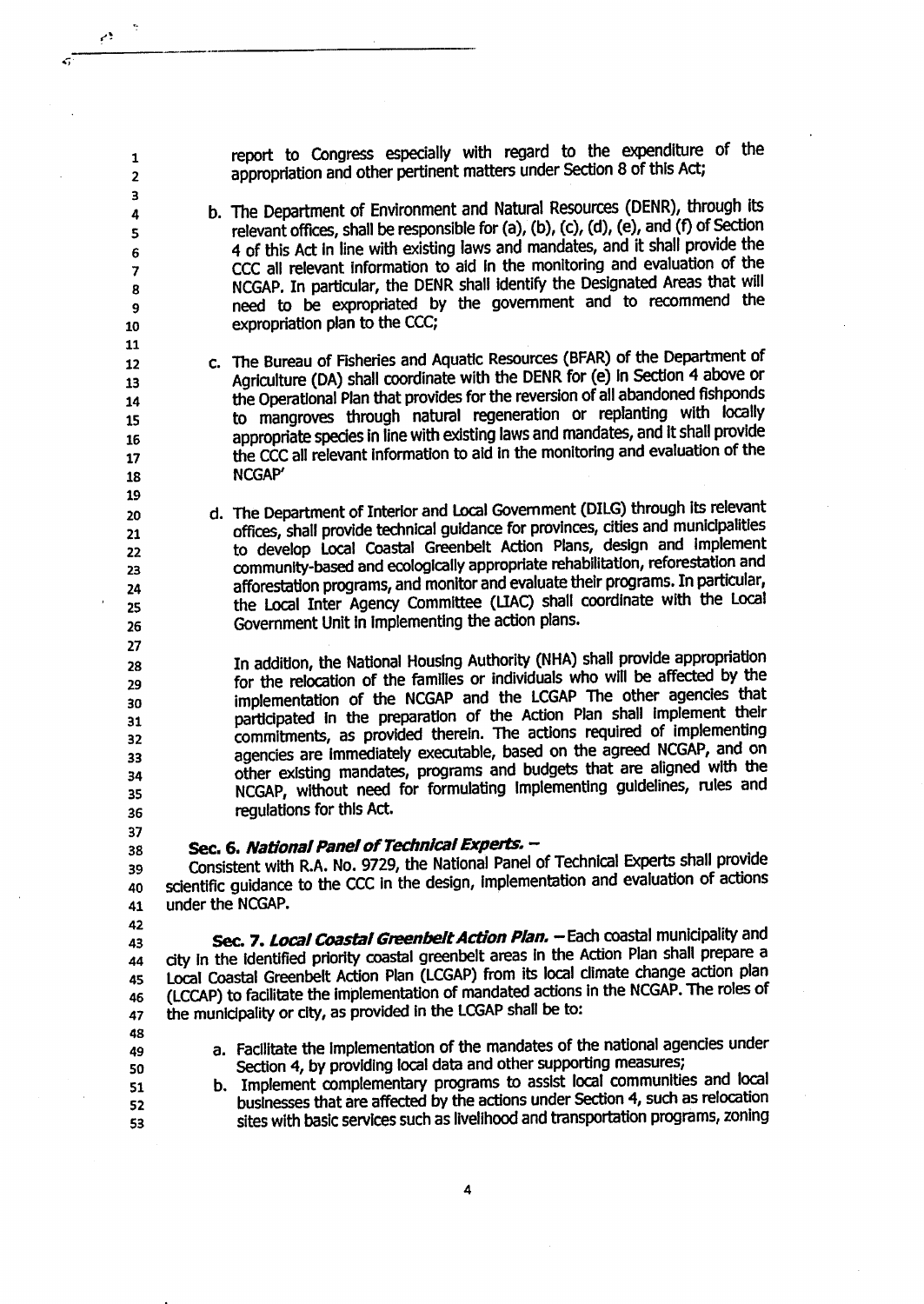| 1              | or re-zoning of the priority coastal greenbelt areas, as appropriate, and the                                                                                  |
|----------------|----------------------------------------------------------------------------------------------------------------------------------------------------------------|
| $\overline{2}$ | like;                                                                                                                                                          |
| 3              | c. Provide the actual inventory of affected families in Designated Areas and to                                                                                |
| 4              | ensure that a just and humane processes of relocation is done;<br>d. Lead in the actual implementation of rehabilitation, reforestation and                    |
| 5              | afforestation, through the coastal barangays;                                                                                                                  |
| 6              | e. Integrate the identified coastal greenbelts in the Comprehensive Land-Use                                                                                   |
| $\overline{7}$ | Plan:                                                                                                                                                          |
| 8<br>9         | f. Provide data and qualitative feedback to the Key Implementing Agencies as                                                                                   |
| 10             | may be relevant.                                                                                                                                               |
| 11             |                                                                                                                                                                |
| 12             | The provincial government shall provide technical and budgetary support to                                                                                     |
| 13             | component coastal cities and municipalities, and ensure consistency across contiguous                                                                          |
| 14             | cities and municipalities sharing a common priority coastal greenbelt area.                                                                                    |
| 15             |                                                                                                                                                                |
| 16             | Sec. 8. Enforcement Actions. -                                                                                                                                 |
| 17             |                                                                                                                                                                |
| 18             | a) In addition to the penalties provided under existing law, any person who<br>obstructs the DENR in the removal of illegal structures, or BFAR in the process |
| 19             | of reversion of abandoned fishponds, shall be liable to that agency for an                                                                                     |
| 20<br>21       | administrative fine of fifty thousand pesos (P50,000) per day that the agency                                                                                  |
| 22             | is prevented from performing its function.                                                                                                                     |
| 23             | b) No structure shall be built within the identified coastal greenbelts without a                                                                              |
| 24             | permit from DENR or BFAR, consistent with their mandates. Any person who                                                                                       |
| 25             | violates this prohibition shall be liable to the agency for an administrative fine                                                                             |
| 26             | of fifty thousand pesos (P50,000) per day from the time the structure was built                                                                                |
| 27             | until its removal.                                                                                                                                             |
| 28             | c) Proceeds from administrative fines under this Section shall be retained by the                                                                              |
| 29             | agency imposing such fines and used exclusively for the implementation of its                                                                                  |
| 30             | mandate under this Act.<br>d) Legal actions filed in the exercise of rights and enforcement of obligations                                                     |
| 31             | under this Act shall be covered by the Rules of Procedure for Environmental                                                                                    |
| 32<br>33       | Cases.                                                                                                                                                         |
| 34             |                                                                                                                                                                |
| 35             | Sec. 9. Incentives to Local Government Units. The CCC shall design an                                                                                          |
| 36             | Incentive award system for LGUs that have finalized their evidence-based LCGAP and                                                                             |
| 37             | have supported the establishment of coastal greenbelts in their areas.                                                                                         |
| 38             |                                                                                                                                                                |
| 39             | Section 10. Annual Report to Congress. - The Key Implementing Agencies                                                                                         |
| 40             | shall report to Congress on their progress in meeting the quantitative and qualitative                                                                         |
| 41             | targets under the Action Plan for each fiscal year. The reports shall be consolidated by                                                                       |
| 42             | the Climate Change Commission for presentation to the appropriate Committee in                                                                                 |
| 43             | Congress at a meeting called for the purpose.                                                                                                                  |
| 44<br>45       | Sec. 11. <i>Implementing Rules and Regulations.</i> - Within sixty (60) days from                                                                              |
| 46             | the effectivity of this Act, the CCC, in consultation with the stakeholders, shall promulgate                                                                  |
| 47             | the necessary rules and regulations for the effective implementation of this Act.                                                                              |
| 48             |                                                                                                                                                                |
| 49             | Sec. 12. Appropriations. - The Key Implementing Agencies shall draw from                                                                                       |
| 50             | their existing programs and budgets to implement their responsibilities under the Action                                                                       |
| 51             | Plan and subject to additional funding in the annual national appropriations, to meet the                                                                      |
| 52             | targets agreed in the Action Plan.                                                                                                                             |
| 53             |                                                                                                                                                                |
|                |                                                                                                                                                                |
|                |                                                                                                                                                                |
|                |                                                                                                                                                                |

 $\overline{\mathbf{5}}$